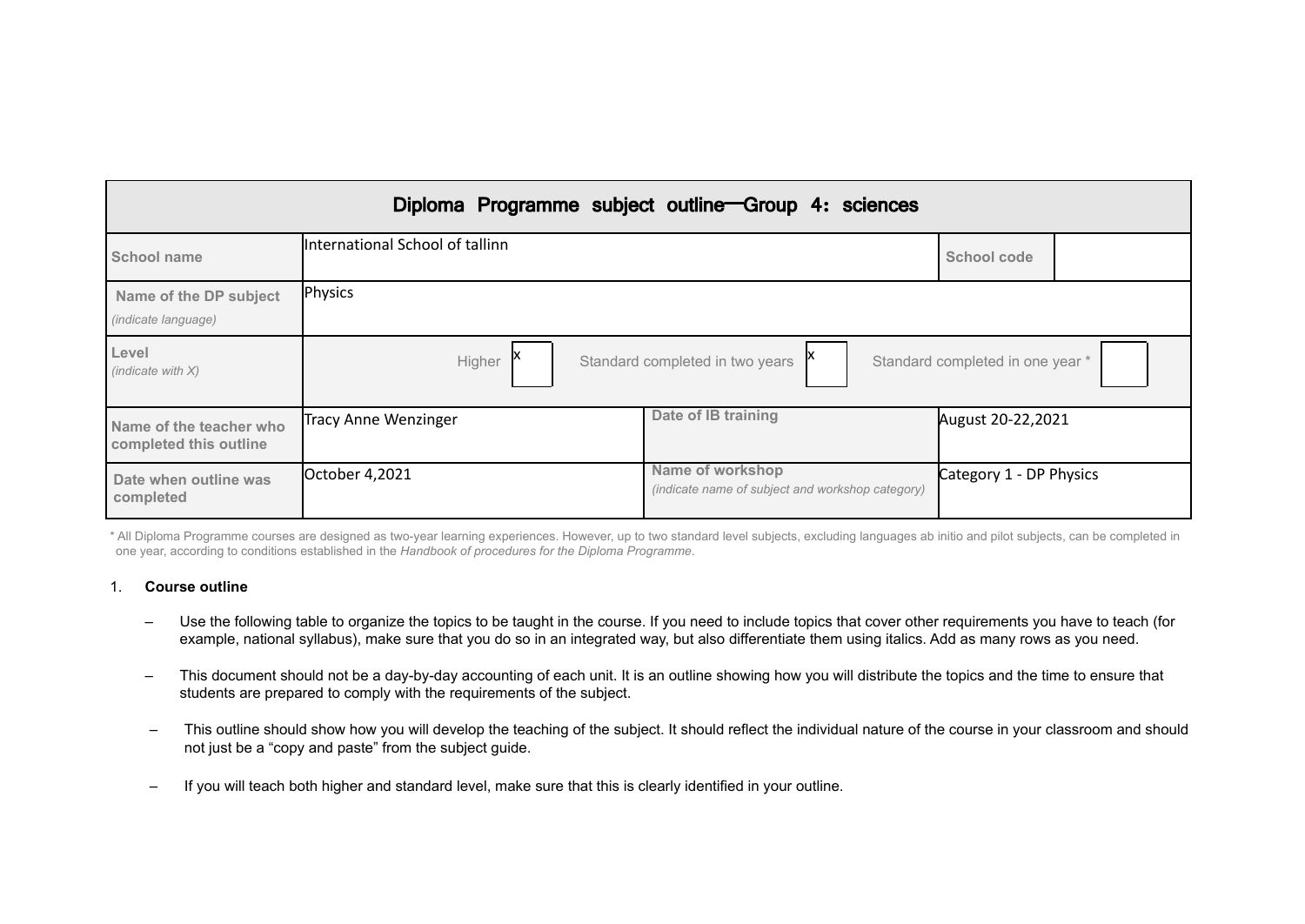|        | Topic/unit                                                                          | <b>Contents</b>                                                                                                                                                                                                                                                                                                                                                                                                                                                          | <b>Allocated time</b>                   | <b>Assessment</b>                                                                              | <b>Resources</b>                                                                                                                                                                                                     |
|--------|-------------------------------------------------------------------------------------|--------------------------------------------------------------------------------------------------------------------------------------------------------------------------------------------------------------------------------------------------------------------------------------------------------------------------------------------------------------------------------------------------------------------------------------------------------------------------|-----------------------------------------|------------------------------------------------------------------------------------------------|----------------------------------------------------------------------------------------------------------------------------------------------------------------------------------------------------------------------|
|        | (as identified in the IB<br>subject guide)                                          |                                                                                                                                                                                                                                                                                                                                                                                                                                                                          | 45<br>minutes.<br>One class is          | instruments to<br>be used                                                                      | List the main resources to be<br>used, including information<br>technology if applicable.                                                                                                                            |
|        | State the topics/units in the order<br>you are planning to teach them.              |                                                                                                                                                                                                                                                                                                                                                                                                                                                                          | classes.<br>12<br>In one week there are |                                                                                                |                                                                                                                                                                                                                      |
| Year 1 | <b>Course I -</b><br>Measurements, Mechanics,<br>Circular motion and<br>Gravitation | Core topics:<br><b>Measurements</b><br>$\overline{\phantom{a}}$<br>is physics<br>Uncertainties<br>$\overline{\phantom{a}}$<br>and errors<br>Vectors and<br>$\overline{\phantom{a}}$<br>scalars<br>Motion<br>$\overline{\phantom{a}}$<br>Forces<br>$\overline{\phantom{a}}$<br>Work, Energy<br>$\overline{\phantom{a}}$<br>and Power<br>Momentum and<br>$\overline{\phantom{a}}$<br>Impulse<br><b>Circular Motion</b><br>$\overline{\phantom{a}}$<br>The law of<br>$\sim$ | 35 classes total -18 weeks              | 20 labs<br>7 Problem worksheets<br>4 mini tests<br>2 research research<br>papers<br>2 projects | Pearson Baccalaureate SL<br><b>IB Physics</b><br>Cambridge Physics for the<br><b>IB Diploma</b><br>Oxford Study Course<br>Home - Physics<br><b>Fuse School Videos</b><br>Physicsclassroom.com<br>Explorelearning.com |
|        | Course 2 - Thermal Physics                                                          | gravitation<br><b>Additional HL topics:</b><br>Beginnings of<br>$\overline{a}$<br>relativity<br>Lorentz<br>$\overline{\phantom{a}}$<br>transformations<br>Space-time<br>$\overline{\phantom{a}}$<br>diagrams<br>Core topics:                                                                                                                                                                                                                                             | 35 classes total -18 weeks              |                                                                                                | Discovering STEM Physics<br><b>Resource Master Set</b><br>Lab Equipment                                                                                                                                              |
|        | and Waves                                                                           | Thermal<br>$\overline{\phantom{a}}$                                                                                                                                                                                                                                                                                                                                                                                                                                      |                                         |                                                                                                |                                                                                                                                                                                                                      |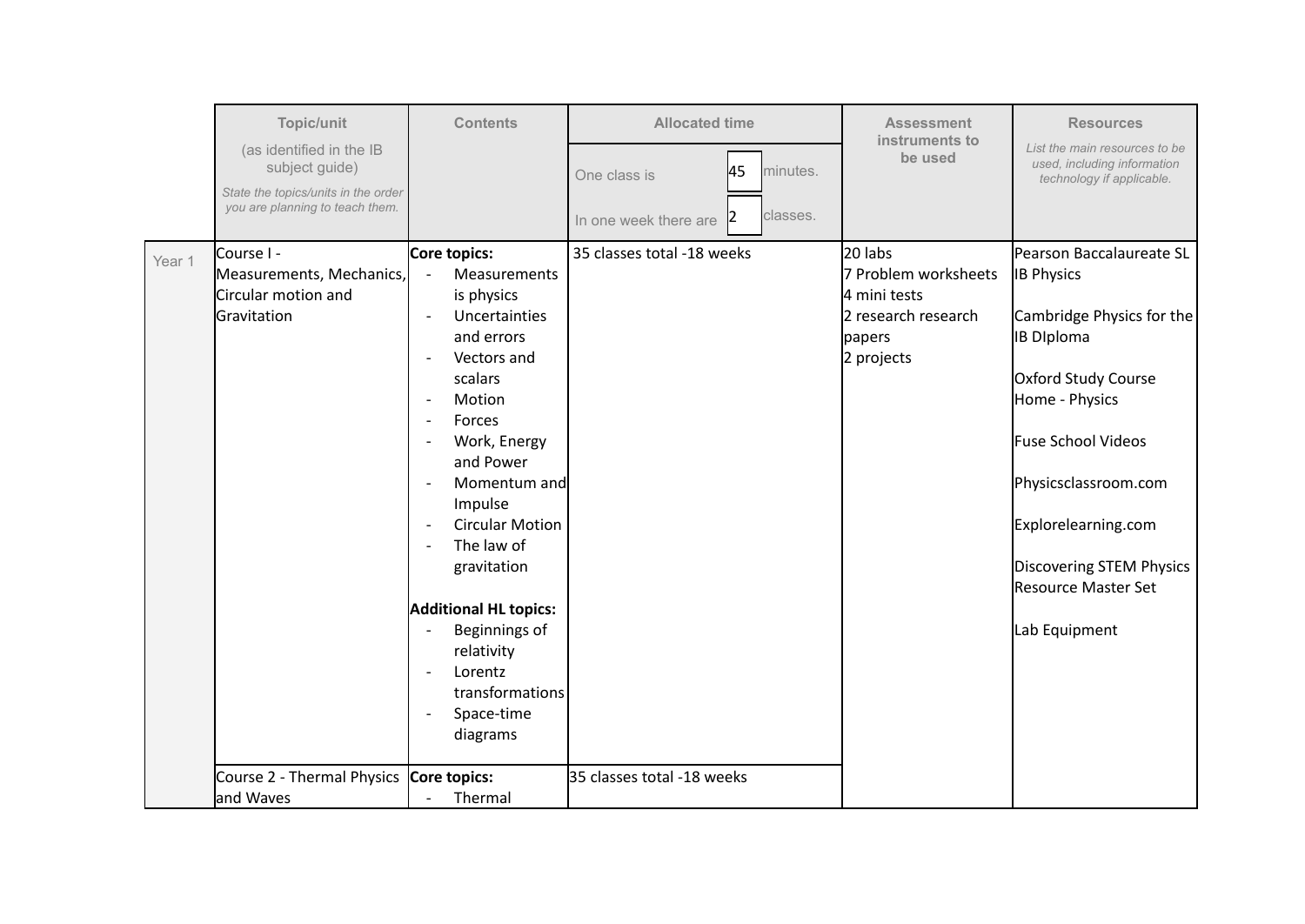|                   |                                         | concepts<br>Modeling a gas<br>$\overline{\phantom{a}}$<br><b>Oscillations</b><br>$\overline{\phantom{a}}$<br>Traveling waves<br>$\overline{\phantom{a}}$<br>Wave<br>$\blacksquare$<br>characteristics<br>Wave behavior<br>$\overline{\phantom{a}}$<br><b>Standing waves</b><br>$\overline{\phantom{a}}$<br>Introduction to<br>$\overline{\phantom{a}}$<br>Imaging<br>Imaging<br>$\overline{\phantom{a}}$<br>instrumentation<br>Fiber optics<br>$\overline{\phantom{a}}$<br><b>Additional HL topics:</b><br>Simple<br>$\overline{\phantom{a}}$<br>Harmonic<br>Motion<br>Single-slit<br>$\overline{\phantom{a}}$<br>diffraction<br>Interference<br>$\overline{\phantom{a}}$<br>Resolution<br>$\overline{\phantom{a}}$<br>Doppler Effect<br>$\overline{\phantom{a}}$ |                            |                                                                                                |                                                                                                                                                                |
|-------------------|-----------------------------------------|-------------------------------------------------------------------------------------------------------------------------------------------------------------------------------------------------------------------------------------------------------------------------------------------------------------------------------------------------------------------------------------------------------------------------------------------------------------------------------------------------------------------------------------------------------------------------------------------------------------------------------------------------------------------------------------------------------------------------------------------------------------------|----------------------------|------------------------------------------------------------------------------------------------|----------------------------------------------------------------------------------------------------------------------------------------------------------------|
| Year <sub>2</sub> | Course 1 - Electricity and<br>Magnetism | Core topics:<br><b>Electric Fields</b><br>$\mathbb{L}$<br>$\overline{a}$<br>Heating effect of<br>electric currents<br>Electric cells<br>Magnetic fields<br>$\overline{\phantom{a}}$<br>Describing fields<br>$\overline{\phantom{a}}$<br>Fields at work<br>$\overline{\phantom{a}}$<br>Electromagnetism<br>$\overline{\phantom{a}}$<br>Power<br>$\overline{a}$                                                                                                                                                                                                                                                                                                                                                                                                     | 35 classes total -18 weeks | 18 labs<br>9 Problem worksheets<br>4 mini tests<br>2 research research<br>papers<br>2 projects | Pearson Baccalaureate SL<br><b>IB Physics</b><br>Cambridge Physics for the<br><b>IB Diploma</b><br>Oxford Study Course<br>Home - Physics<br>Fuse School Videos |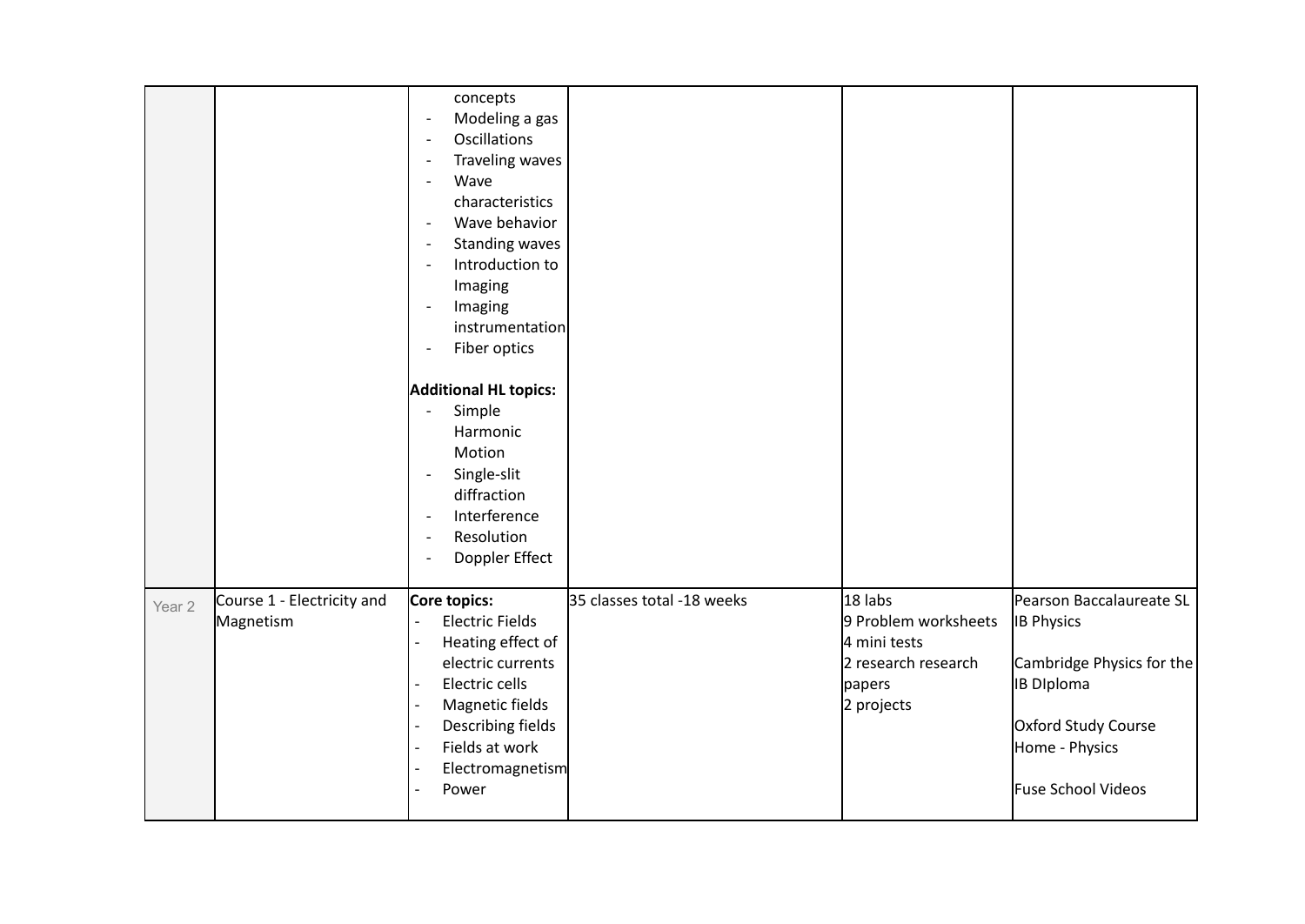|                              |                                                   |  | Physicsclassroom.com     |
|------------------------------|---------------------------------------------------|--|--------------------------|
|                              | Additional HL topics:                             |  |                          |
|                              | Describing<br>$\sim$                              |  | Explorelearning.com      |
|                              | fields                                            |  |                          |
|                              | Fields at work<br>$\overline{\phantom{a}}$        |  | Discovering STEM Physics |
|                              | Electromagnet<br>$\overline{\phantom{0}}$         |  | Resource Master Set      |
|                              | ic induction                                      |  |                          |
|                              | Transmission<br>$\overline{\phantom{a}}$          |  | Lab Equipment            |
|                              | of power                                          |  |                          |
|                              | Capacitance<br>$\overline{\phantom{a}}$           |  |                          |
|                              |                                                   |  |                          |
| Course 2 - Atomic, nuclear   | Core topics:                                      |  |                          |
| and particle physics, Energy | Discrete energy<br>$\blacksquare$                 |  |                          |
| production, and              | and                                               |  |                          |
| Astrophysics                 | radioactivity                                     |  |                          |
|                              | Nuclear<br>$\blacksquare$                         |  |                          |
|                              | reactions                                         |  |                          |
|                              | Nuclear physics<br>$\overline{\phantom{a}}$       |  |                          |
|                              | Structure of<br>$\blacksquare$                    |  |                          |
|                              | matter                                            |  |                          |
|                              | Energy sources<br>$\overline{\phantom{a}}$        |  |                          |
|                              | <b>Thermal Energy</b><br>$\overline{\phantom{a}}$ |  |                          |
|                              | Transfer                                          |  |                          |
|                              | Stellar<br>$\blacksquare$                         |  |                          |
|                              | quantities                                        |  |                          |
|                              | Stellar<br>$\blacksquare$                         |  |                          |
|                              | characteristics                                   |  |                          |
|                              | <b>Big Bang</b>                                   |  |                          |
|                              | Cosmology                                         |  |                          |
|                              |                                                   |  |                          |
|                              | <b>Additional HL topics:</b>                      |  |                          |
|                              | Interaction of<br>$\mathbf{r}$                    |  |                          |
|                              | matter with                                       |  |                          |
|                              | radiation                                         |  |                          |
|                              | Nuclear physics                                   |  |                          |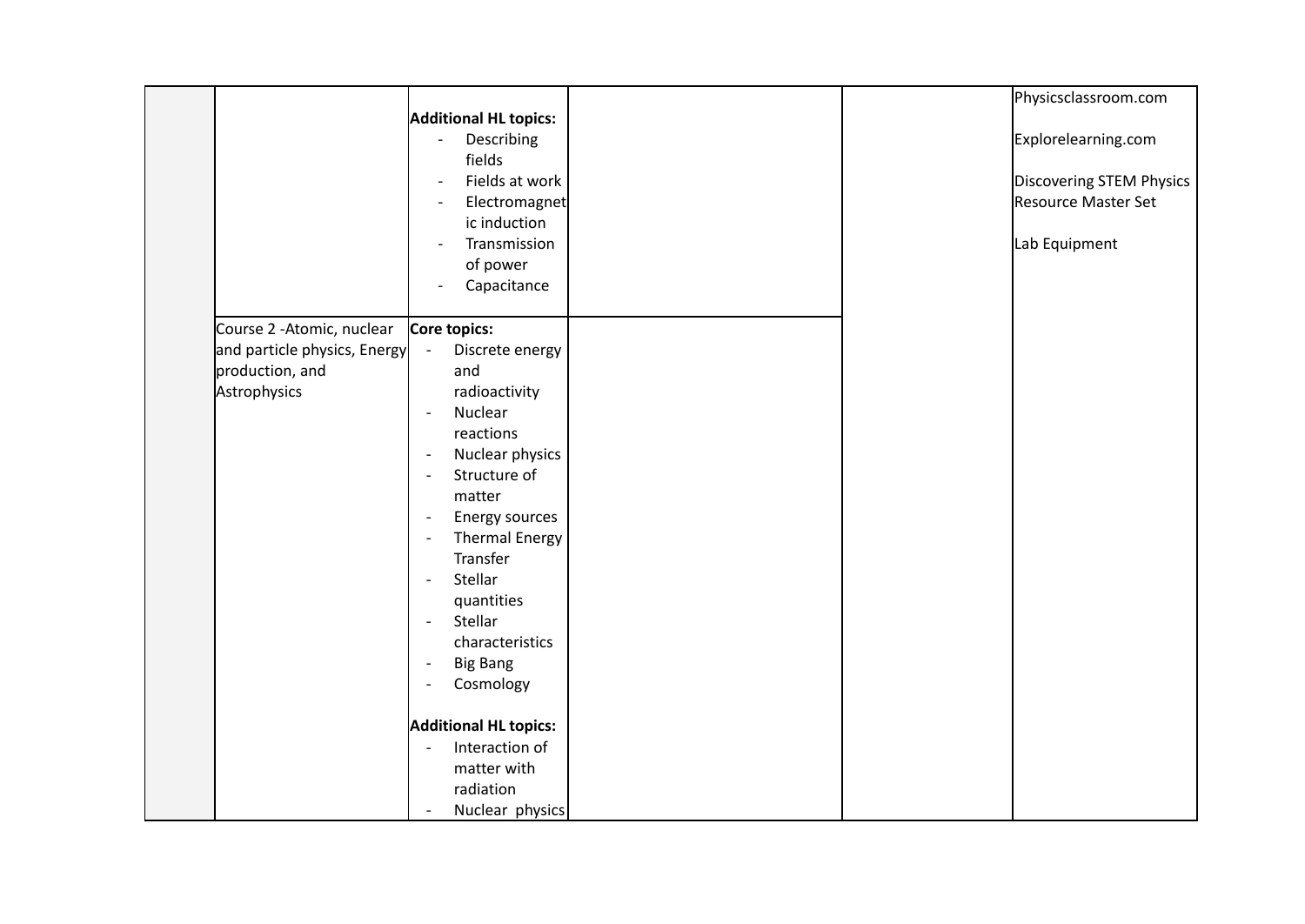#### 2. **The group 4 project**

As the IB guides say, "The group 4 project is a collaborative activity where students from different group 4 subjects work together on a scientific or technological topic, allowing for concepts and perceptions from across the disciplines to be shared in line with aim 10—that is, to 'encourage an understanding of the relationships between scientific disciplines and the overarching nature of the scientific method.'" Describe how you will organize this activity. Indicate the timeline and subjects involved, if applicable.

Students will work on the Kepler exoplanet project classifying which planets could be considered habitable. This project could be incorporated into maths, english, and art. Students would use their physics and maths knowledge to determine which planets the Kepler and K2 project classify as habitable. In English, students will study the writings of various science fiction authors to debate and expand what types of life could exist. The arts (music) will play a role in how we transmit messages across the universe. Students will prepare a presentation that highlights a "habitable" planet and includes how scientists could reach out to extraterrestrial life.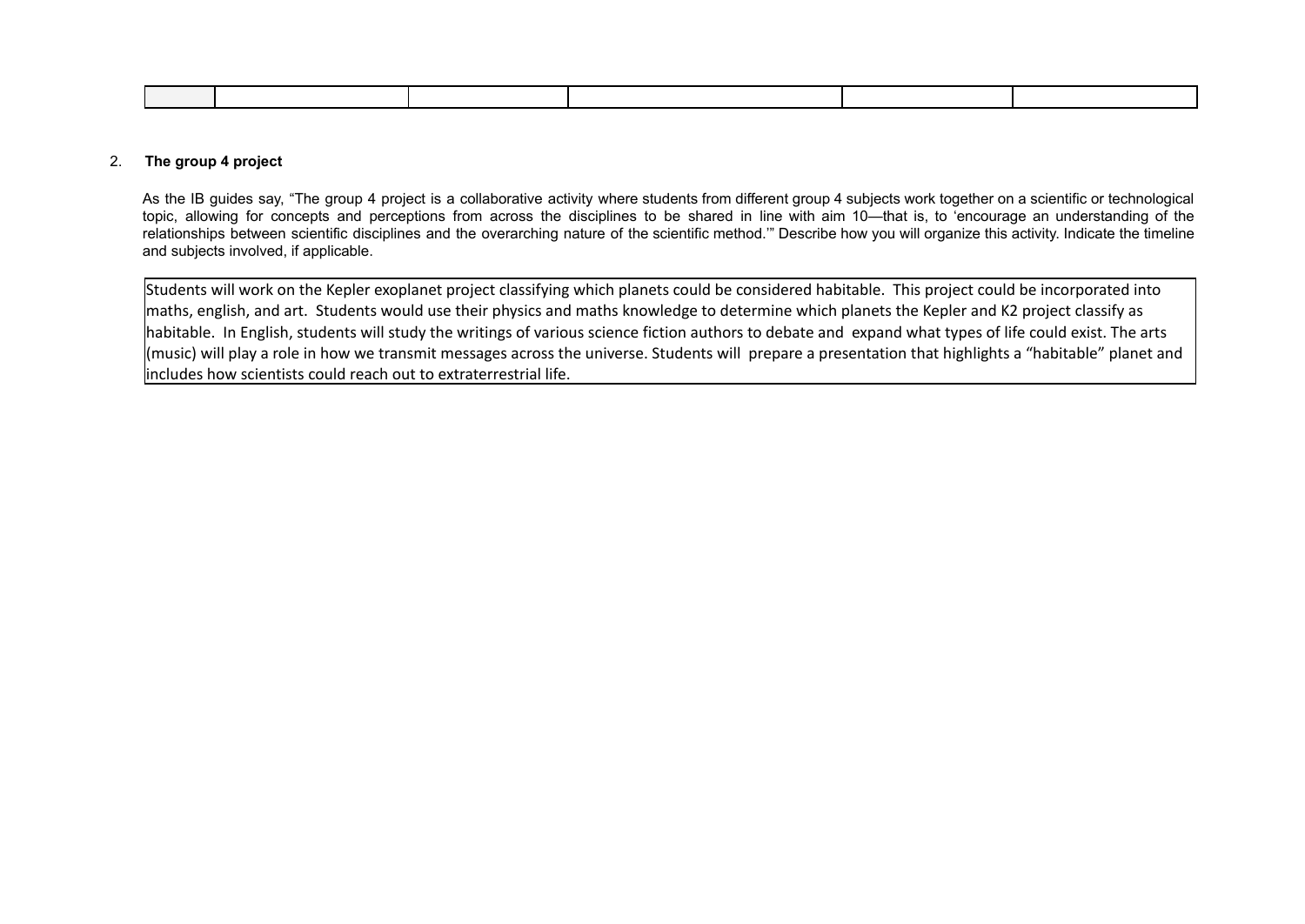# 3. **IB practical work and the internal assessment requirement to be completed during the course**

As you know, students should undergo practical work related to the syllabus.

- Physics, chemistry and biology: 40 hours (at standard level) or 60 hours (at higher level)
- Computer science: 40 hours (at standard level) or 40 hours (at higher level)
- Design technology: 60 hours (at standard level) or 96 hours (at higher level)
- Sport, exercise and health science: 40 hours (at standard level) or 60 hours (at higher level)

Use the table below to indicate the name of the experiment you would propose for the different topics in the syllabus.

# An example is given. Add as many rows as necessary.

| Name of the topic                                           | <b>Experiment</b>          | Any ICT used?<br>Remember you must use all five within your programme. |
|-------------------------------------------------------------|----------------------------|------------------------------------------------------------------------|
| Measurements, Mechanics, Circular motion and<br>Gravitation | <b>Vectors</b>             | yes - projectors, laptops                                              |
|                                                             | Projectile Motion          | yes - tablets, PASCO bluetooth stem sensors,<br>digital camera         |
|                                                             | Golf Range                 | yes - video game                                                       |
|                                                             | Friction - Sliding Objects | lno                                                                    |
|                                                             | Speed of toy car           | yes - tablets, PASCO bluetooth stem sensors,                           |
|                                                             | Power                      | yes-tablets, PASCO bluetooth stem sensors,                             |
|                                                             | Energy of spring           | yes-tablets, PASCO bluetooth stem sensors,                             |
|                                                             | <b>Elastics Collisions</b> | yes-tablets, PASCO bluetooth stem sensors,                             |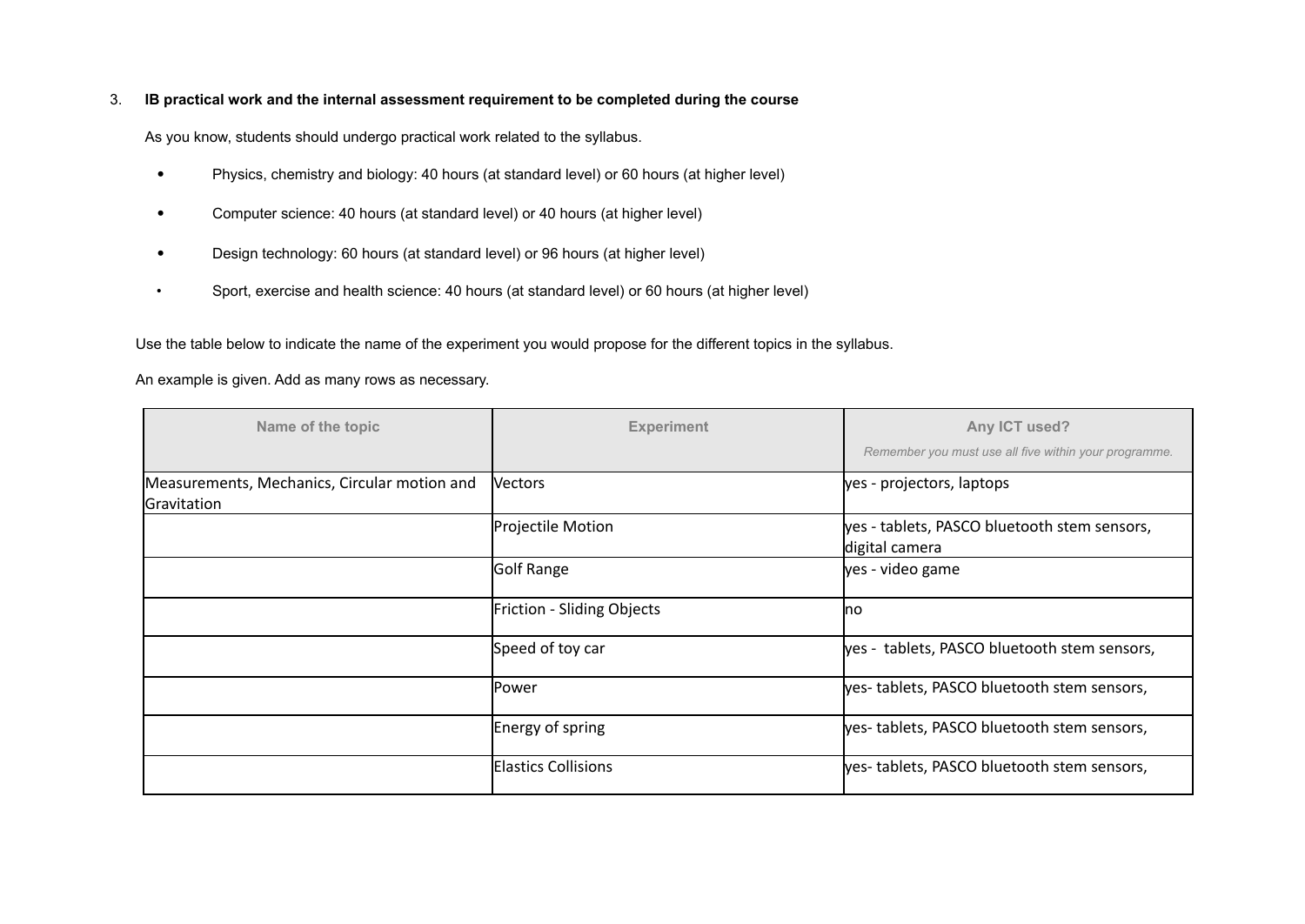|                                  | Pendulum                            | yes-tablets, PASCO bluetooth stem sensors,                 |
|----------------------------------|-------------------------------------|------------------------------------------------------------|
|                                  |                                     | digital camera                                             |
|                                  | Uniform circular motion             | yes - tablets, PASCO bluetooth stem sensors,               |
|                                  | Planets and Universal Gravitational | yes - web boards, laptops                                  |
| Thermal Physics and Waves        | Temperature and Particle Motion     | yes- tablets, PASCO bluetooth stem sensors,<br>projectors  |
|                                  | Calorimetry Lab                     | yes. tablets, PASCO bluetooth stem sensors,                |
|                                  | Ideal Gas Law                       | yes - tablets, PASCO bluetooth stem sensors,<br>projectors |
|                                  | Greenhouse Effect                   | yes - laptops, webboards,                                  |
|                                  | Exploring waves                     | no                                                         |
|                                  | Sound Beats and Sine Waves          | yes - microphones                                          |
|                                  | Snell's Law                         | <b>no</b>                                                  |
|                                  | Doppler Shift                       | yes - laptops, microphones                                 |
|                                  | Ray Tracing lenses                  | <b>I</b> no                                                |
| <b>Electricity and Magnetism</b> | Electricity 101                     | <b>I</b> no                                                |
|                                  | Coulomb Force                       | yes - laptops                                              |
|                                  | <b>Circuits</b>                     | lno                                                        |
|                                  | Advanced Circuits                   | yes -tablets, PASCO bluetooth stem sensors,<br>projector   |
|                                  | Resistance                          | yes - tablets, PASCO bluetooth stem sensors,<br>projector  |
|                                  | Compasses and Currents              | <b>no</b>                                                  |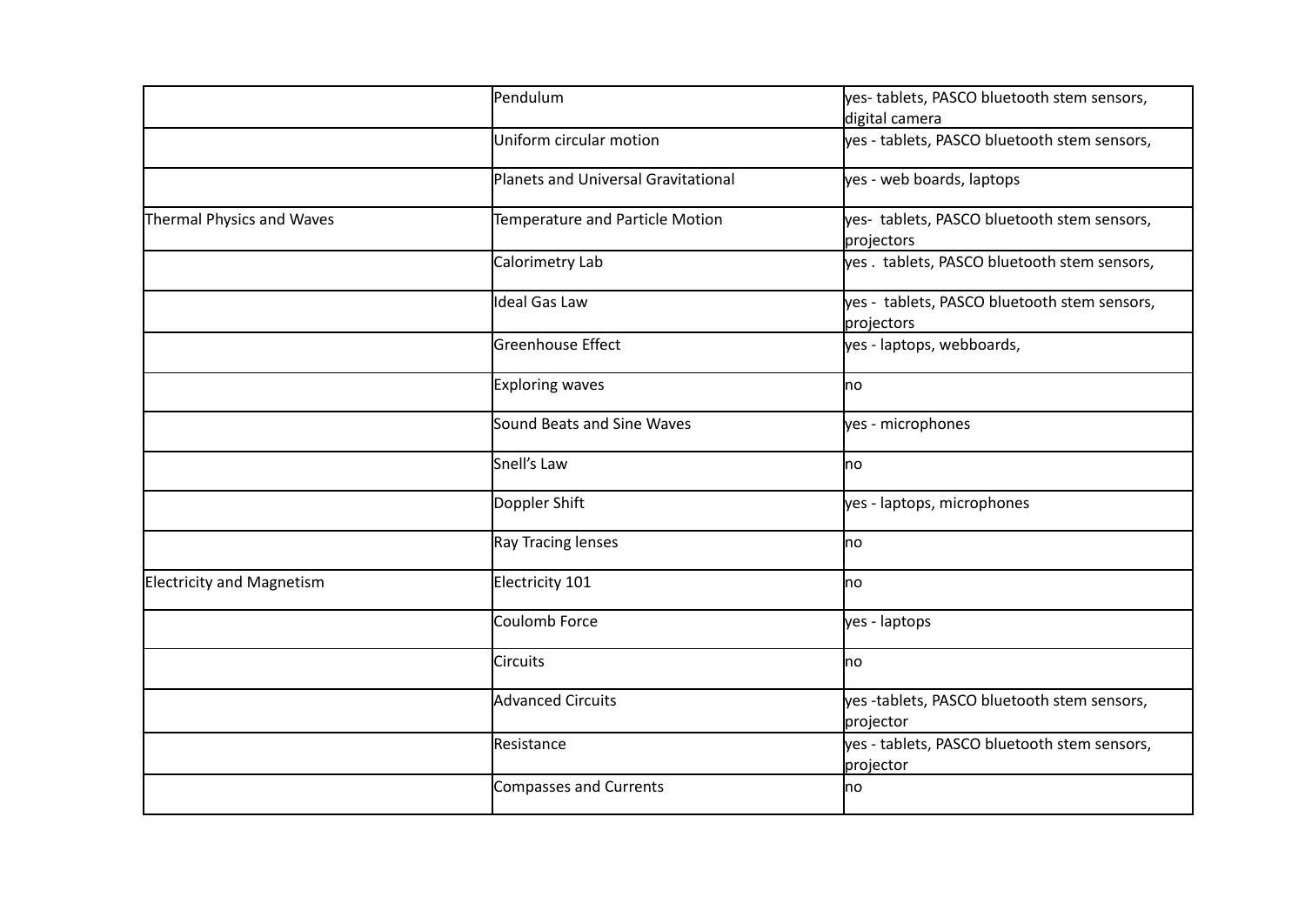|                                                                              | Magnets and Currents                  | lno                                                       |
|------------------------------------------------------------------------------|---------------------------------------|-----------------------------------------------------------|
|                                                                              | Electromagnet                         | yes- tablets, PASCO bluetooth stem sensors,<br>projector  |
|                                                                              | Forces on Currents in Magnetic Fields | <b>I</b> no                                               |
|                                                                              | Electric Motors                       | yes - tablets PASCO bluetooth stem sensors,               |
| Atomic, nuclear and particle physics, Energy<br>production, and Astrophysics | Half Life                             | <b>I</b> no                                               |
|                                                                              | Simulating Nuclear Decay Reactions    | yes laptops, projector                                    |
|                                                                              | <b>Fission vs Fusion</b>              | Ino                                                       |
|                                                                              | Household Energy Use                  | yes - laptops, PASCO bluetooth stem sensors,<br>projector |
|                                                                              | Galaxy lab                            | yes - laptops, web boards                                 |
|                                                                              | Big Bang Theory & Hubble's Law        | yes - laptops, web boards, digital cameras                |
|                                                                              | Star Spectra                          | yes - laptops, web boards, digital cameras                |
|                                                                              | Solar System lab - Kepler's Law       | yes - laptops                                             |

# 4. **Laboratory facilities**

Describe the laboratory and indicate whether it is presently equipped to facilitate the practical work that you have indicated in the chart above. If it is not, indicate the timeline to achieve this objective and describe the safety measures that are applicable.

Currently there is a shared science laboratory space in the school. Students can perform small experiments at their desks and in the hallways. Students use PASCO stem equipment with SPARKVue technology in addition to physical ramps, cars, balls, pulleys, springs, stopwatches, electrical boards, tuning forks, optical equipment, lasers, and calorimeters. In addition, laboratory simulations are performed using physicsclassroom.com, PhET, and explorelearning.com gizmos. A full laboratory space is being built in the new school building (2022-23) which will allow for students to perform additional practical work.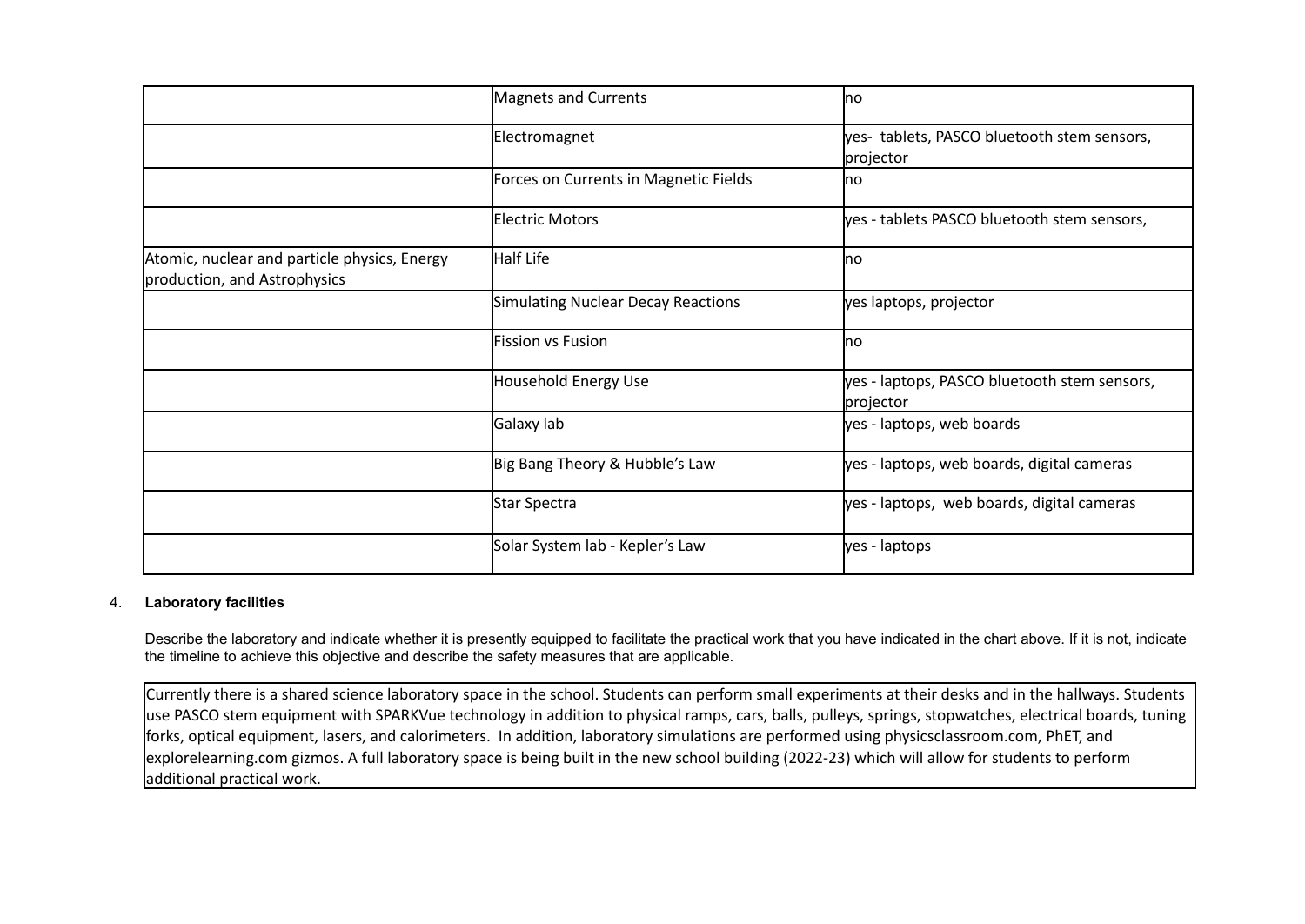# 5. **Other resources**

Indicate what other resources the school has to support the implementation of the subject and what plans there are to improve them, if needed.

Students have access to Oxford Scholar Course Home in addition to online simulation subscriptions including PASCO Physics, explorelearning.com gizmos. Students and teachers have access to both Pearson's and Cambridge's Physics for the IB Diploma SL and HL

# 6. **Links to TOK**

You are expected to explore links between the topics of your subject and TOK. As an example of how you would do this, choose one topic from your course outline that would allow your students to make links with TOK. Describe how you would plan the lesson.

| Topic           | Link with TOK (including description of lesson plan)                                                                                                                                                                                                                                               |
|-----------------|----------------------------------------------------------------------------------------------------------------------------------------------------------------------------------------------------------------------------------------------------------------------------------------------------|
| Thermal Physics | We perceive how hot or cold something is with our senses but to qualify this we need a measurement. Students will<br>study how different objects feel and then record their temperatures. Students will compare and contrast their<br>qualitative and quantitative findings in an analysis report. |
| Astrophysics    | We cannot see ultraviolet radiation but we can look at a digitally enhanced image from a UV telescope. Students will<br>study digitally enhanced images and determine what they are actually looking at. Students will then reflect on their<br>findings in a research paper.                      |

#### 7. **Approaches to learning**

Every IB course should contribute to the development of students' approaches to learning skills. As an example of how you would do this, choose one topic from your outline that would allow your students to specifically develop one or more of these skill categories (thinking, communication, social, self-management or research).

| <b>Topic</b>        | Contribution to the development of students' approaches to learning skills (including one or more skill category) |
|---------------------|-------------------------------------------------------------------------------------------------------------------|
|                     | Measurements, Mechanics, Critical Thinking and Transfer skills in labs and mini-tests.                            |
| Circular motion and | Self- management skills in course projects.                                                                       |
| Gravitation         | Transfer and creative thinking skills in their designing a roller coaster or parachute project.                   |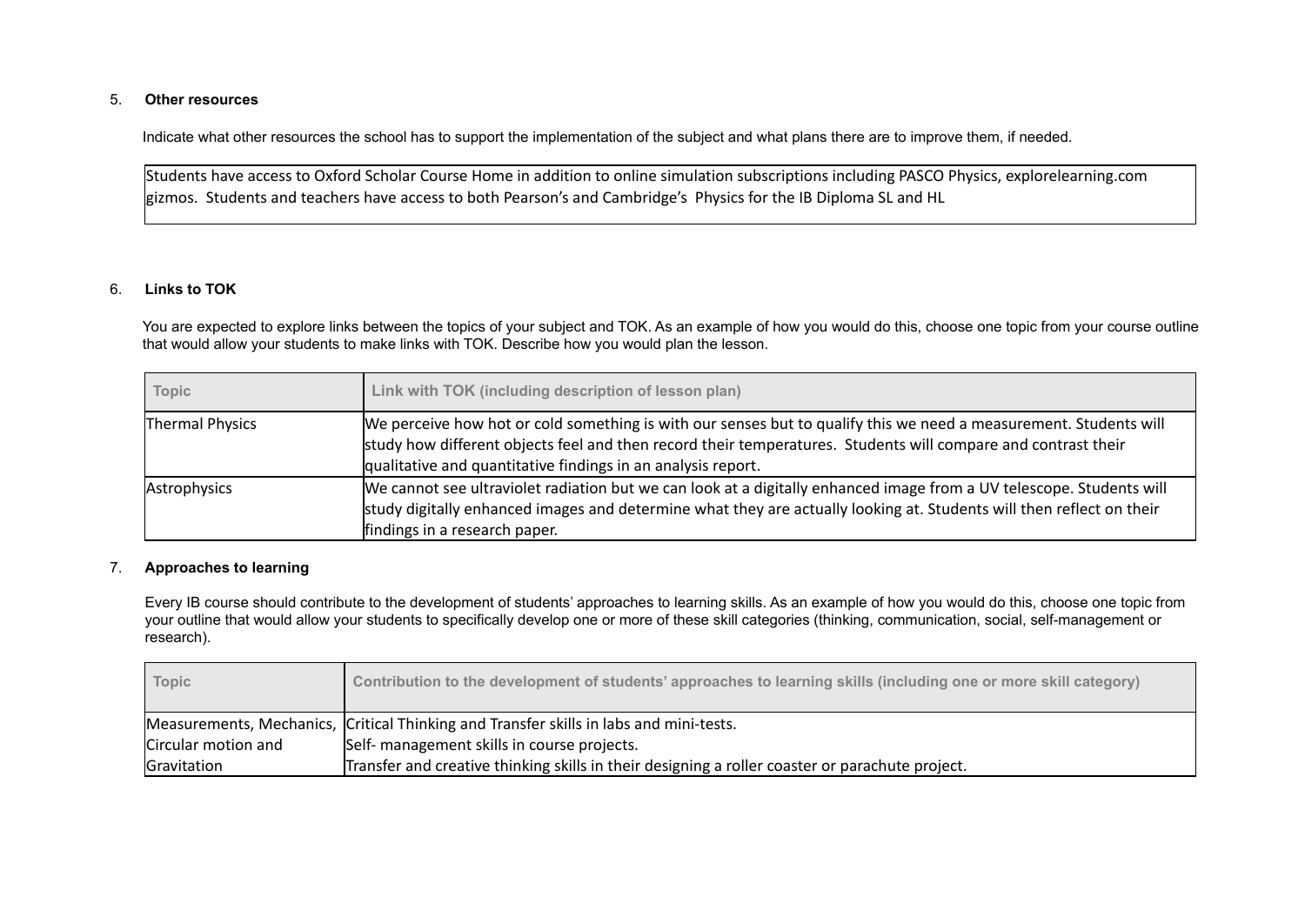|                           | Thermal Physics and Waves Critical Thinking skills and transfer in labs and min-tests. |  |
|---------------------------|----------------------------------------------------------------------------------------|--|
|                           | Self- management skills in course paper.                                               |  |
|                           | Research skills in their research paper on optical imaging essay.                      |  |
| Electricity and Magnetism | Critical Thinking skills in labs and min-tests.                                        |  |
|                           | Self- management skills in course projects.                                            |  |
|                           | Transfer and creative thinking skills in their construct an alarm project              |  |
|                           | Atomic, nuclear and particle Critical Thinking skills in labs and min-tests.           |  |
|                           | physics, Energy production, Self- management skills in course projects.                |  |
| and Astrophysics          | Research and Communication skills in the Kepler exoplanet presentation.                |  |

# 8. **International mindedness**

Every IB course should contribute to the development of international-mindedness in students. As an example of how you would do this, choose one topic from your outline that would allow your students to analyse it from different cultural perspectives. Briefly explain the reason for your choice and what resources you will use to achieve this goal.

| Topic                        | Contribution to the development of international mindedness (including resources you will use)                         |
|------------------------------|------------------------------------------------------------------------------------------------------------------------|
| Measurements, Mechanics,     | Not all countries use the same units of temperature when describing the weather, but the agreed upon SI unit is the    |
| Circular motion and          | Kelvin. Students will create a table of SI units and common units based on the country/region they are from. This will |
| Gravitation                  | allow students a chance to share their previous knowledge in a fun and exciting way                                    |
| Atomic, nuclear and particle | Students will research using the internet the main types of energy sources their home country uses. We will create a   |
| physics, Energy production,  | giant world map of energy sources. By looking at patterns we can discuss trends in non renewable and renewable         |
| and Astrophysics             | energy sources.                                                                                                        |